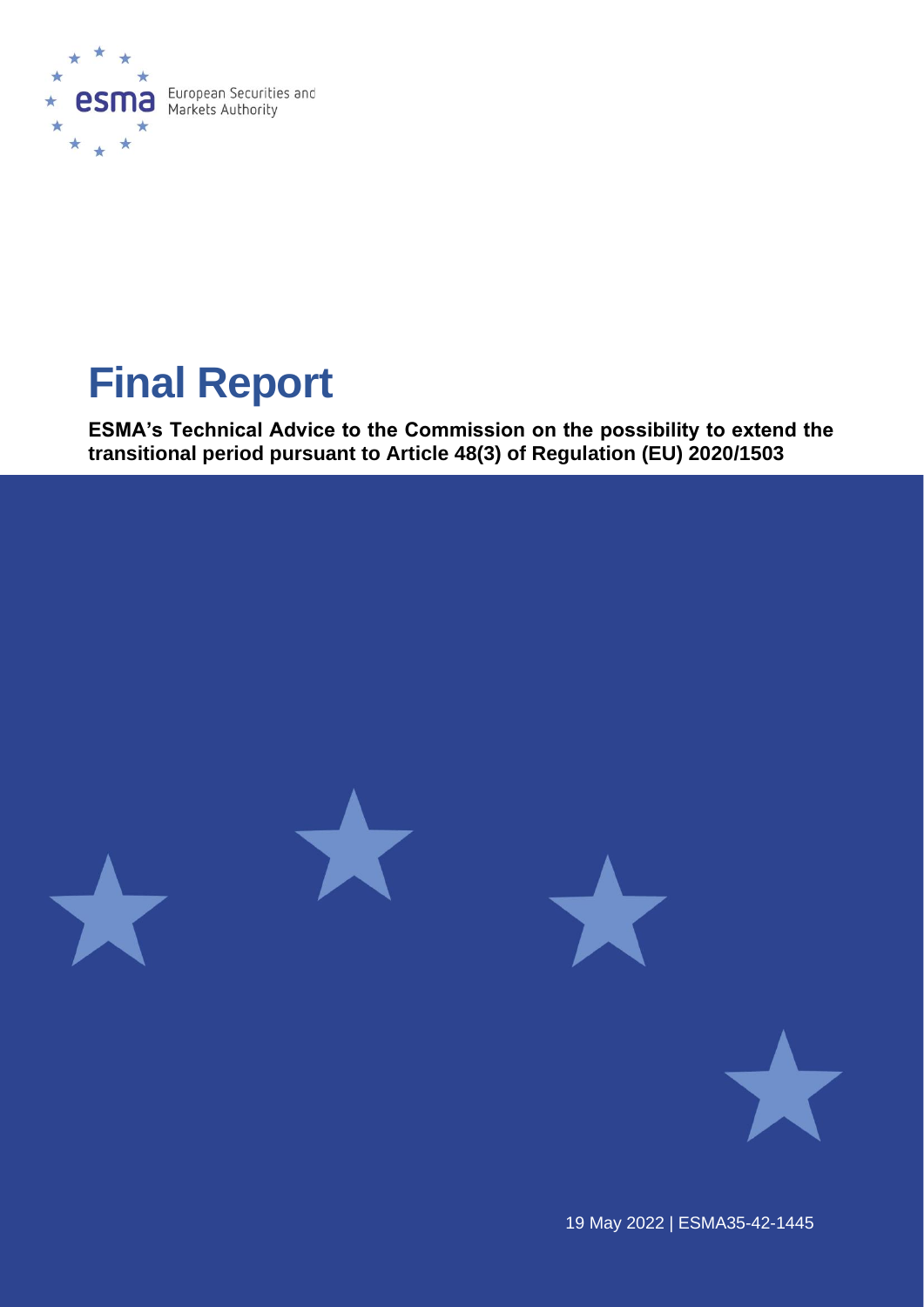

# **Table of Contents**

| $2^{\circ}$    |                                                                                |
|----------------|--------------------------------------------------------------------------------|
| 3              | Application of the Regulation to crowdfunding service providers that provide   |
| $\overline{4}$ | Impact of the Regulation on the development of national crowdfunding markets10 |
| 5              |                                                                                |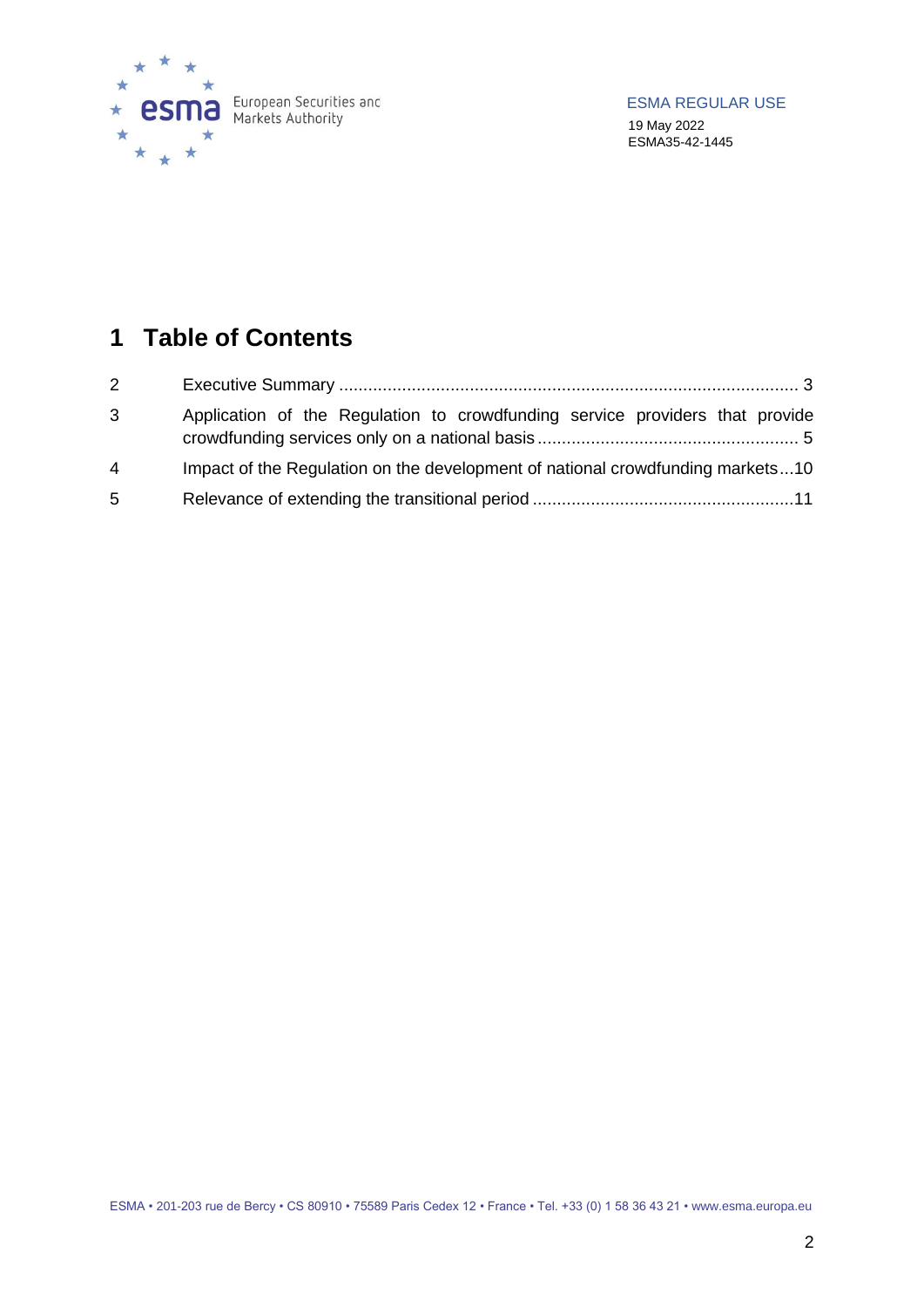

# <span id="page-2-0"></span>**2 Executive Summary**

#### **Reasons for publication**

Article 48(1) of Regulation (EU) 2020/1503 ("ECSPR") provides for a "*transitional period with respect to crowdfunding services provided in accordance with national law*". In particular, it allows crowdfunding service providers to continue, in accordance with the applicable national law, to provide crowdfunding services that are included within the scope of the ECSPR until 10 November 2022 or until they are granted an authorisation pursuant to Article 12 of the ECSPR, whichever is sooner.

Article 48(3) of the ECSPR provides that the European Commission ("Commission") shall, after consulting the European Securities and Markets Authority ("ESMA"), make an assessment on certain aspects relevant to determine whether an extension of the transitional period set out in Article 48(1) of the ECSPR is desirable.

ESMA received a formal request (mandate) from the Commission on 29 March 2022 to provide, by 27 May 2022, technical advice on the aspects referred to in Article 48(3) of the ECSPR, namely:

- on the application of the Regulation to crowdfunding service providers that provide crowdfunding services only on a national basis;
- on the impact of the Regulation on the development of national crowdfunding markets and on access to finance; and
- on the relevance of extending the transitional period.

Considering the time-constraints to deliver the advice, ESMA only conducted targeted nonpublic consultations with national competent authorities<sup>1</sup>, key stakeholders and key Europeanwide consumer associations.

### **Contents**

The final report contains ESMA's technical advice. Section 3 focuses on the application of the Regulation to crowdfunding service providers that provide crowdfunding services only on a national basis, Section 4 focuses on the impact of the Regulation on the development of national crowdfunding markets and on access to finance and Section 5 discusses the relevance of extending the transitional period.

#### **Next Steps**

The final report has been submitted to the European Commission on 27 May 2022.

<sup>1</sup> ESMA received data from the NCAs of the following 22 Member States AT, BE, BG, CY, CZ, DE, DK, EE, EL, ES, FI, FR, HU, IE, IT, LU, LV, MT, NL, PL, RO, SK.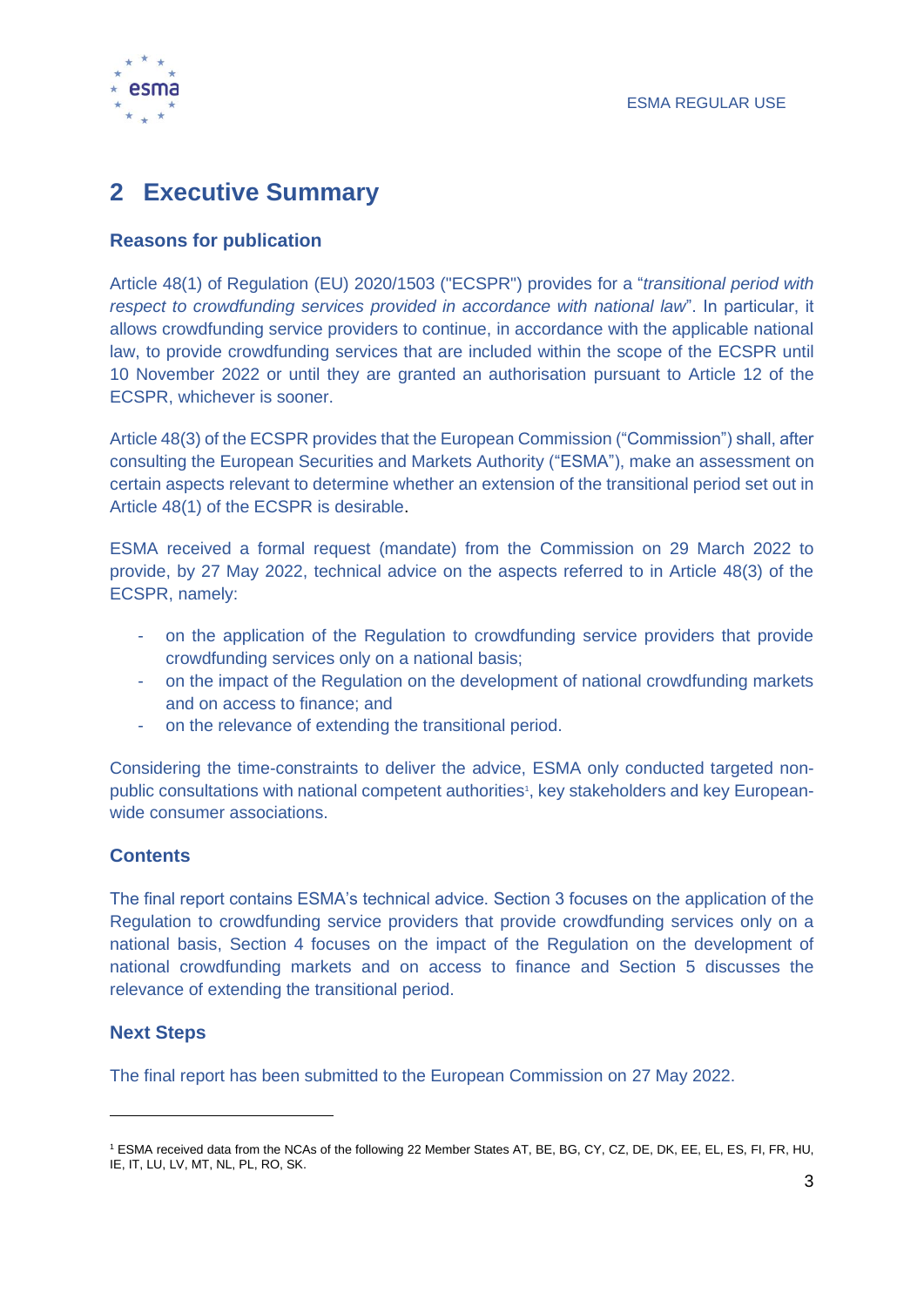

## **Definition and acronyms**

| Regulation (EU) 2020:1503 of 7 October<br>2020 on European crowdfunding service<br>providers for business |
|-----------------------------------------------------------------------------------------------------------|
| Key investment information sheet as referred<br>to in Article 23 of the ECSPR                             |
| <b>National Competent Authority</b>                                                                       |
| <b>Question and Answer</b>                                                                                |
|                                                                                                           |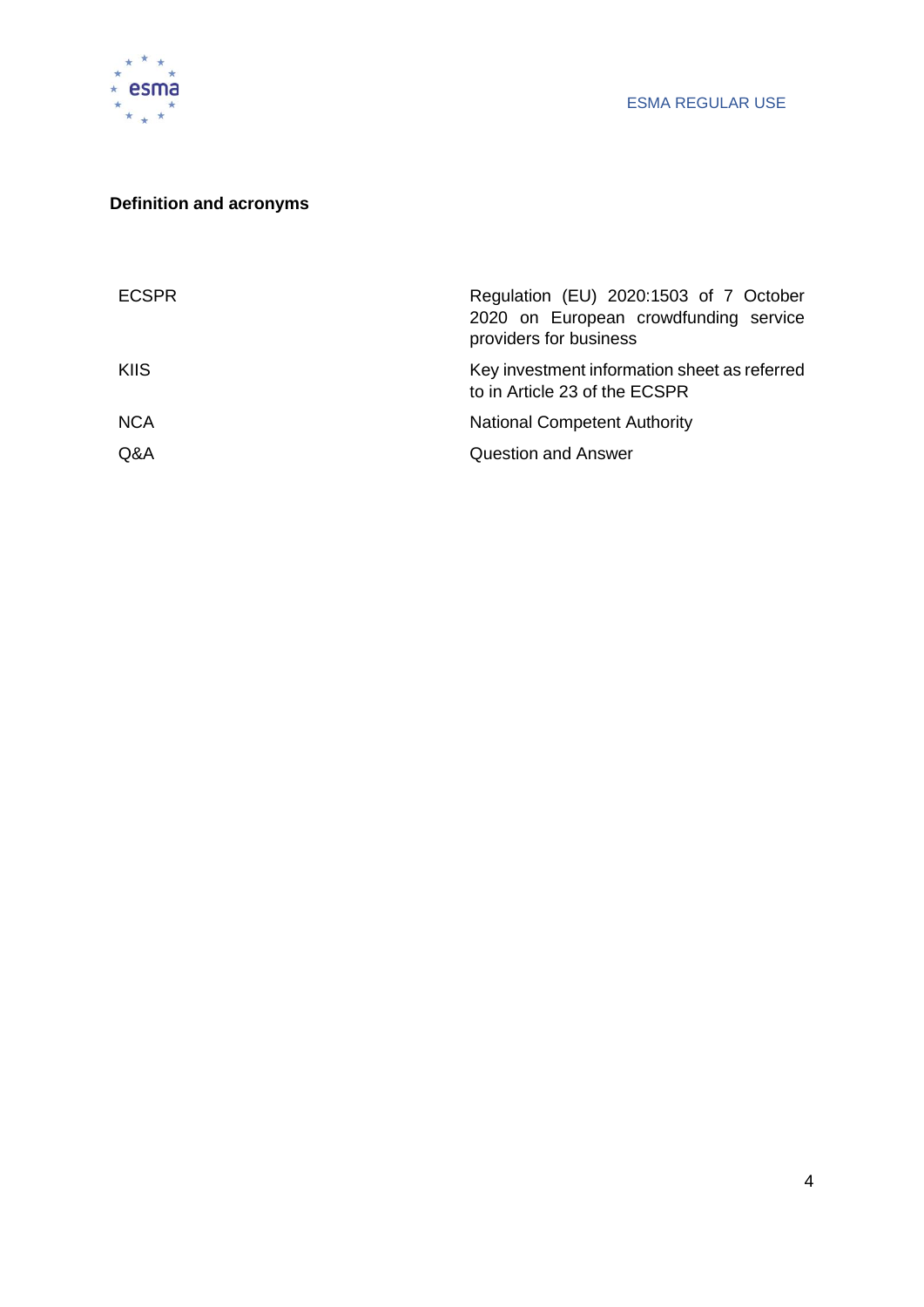

# <span id="page-4-0"></span>**3 Application of the Regulation to crowdfunding service providers that provide crowdfunding services only on a national basis**

## **3.1 Mandate**

#### **Extract from the Commission's request for advice**

ESMA is invited to provide technical advice to assist the Commission in considering the need for the extension of the transitional period for crowdfunding service providers already authorised under national law, in accordance with Article 48(3) of the Regulation, and more specifically on the following aspects:

- on the application of the Regulation to crowdfunding service providers that provide crowdfunding services only on a national basis;

## **3.2 Analysis**

- 3.2.1 *Expected impact of the application of the ECSPR to crowdfunding service providers benefiting from the transitional period*
- 1. Article 48(1) of the ECSPR provides that "*Crowdfunding service providers may continue in accordance with the applicable national law to provide crowdfunding services that are included within the scope of this Regulation until 10 November 2022 or until they are granted an authorisation referred to in Article 12, whichever is sooner*".
- 2. In a Q&A published on 10 November 2021<sup>2</sup> , the Commission has clarified that "(…) *the transitional period should be intended as applicable to all entities providing crowdfunding services in the scope of the ECSPR under 'national law', whereby 'national law' can be*  either a specific crowdfunding regime or other applicable legislation or simply the private *law applicable to crowdfunding transactions in that specific Member State*."
- 3. Consequently, most crowdfunding providers which operated prior to the entry into application of the ECSPR (i.e. 10 November 2021) are currently operating in accordance to national law under the transitional period set out in Article 48(1) of the ECSPR.

<sup>&</sup>lt;sup>2</sup> Q&A 2.1, available at[: https://www.esma.europa.eu/sites/default/files/library/esma35-42-1088\\_qas\\_crowdfunding\\_ecspr.pdf](https://www.esma.europa.eu/sites/default/files/library/esma35-42-1088_qas_crowdfunding_ecspr.pdf) .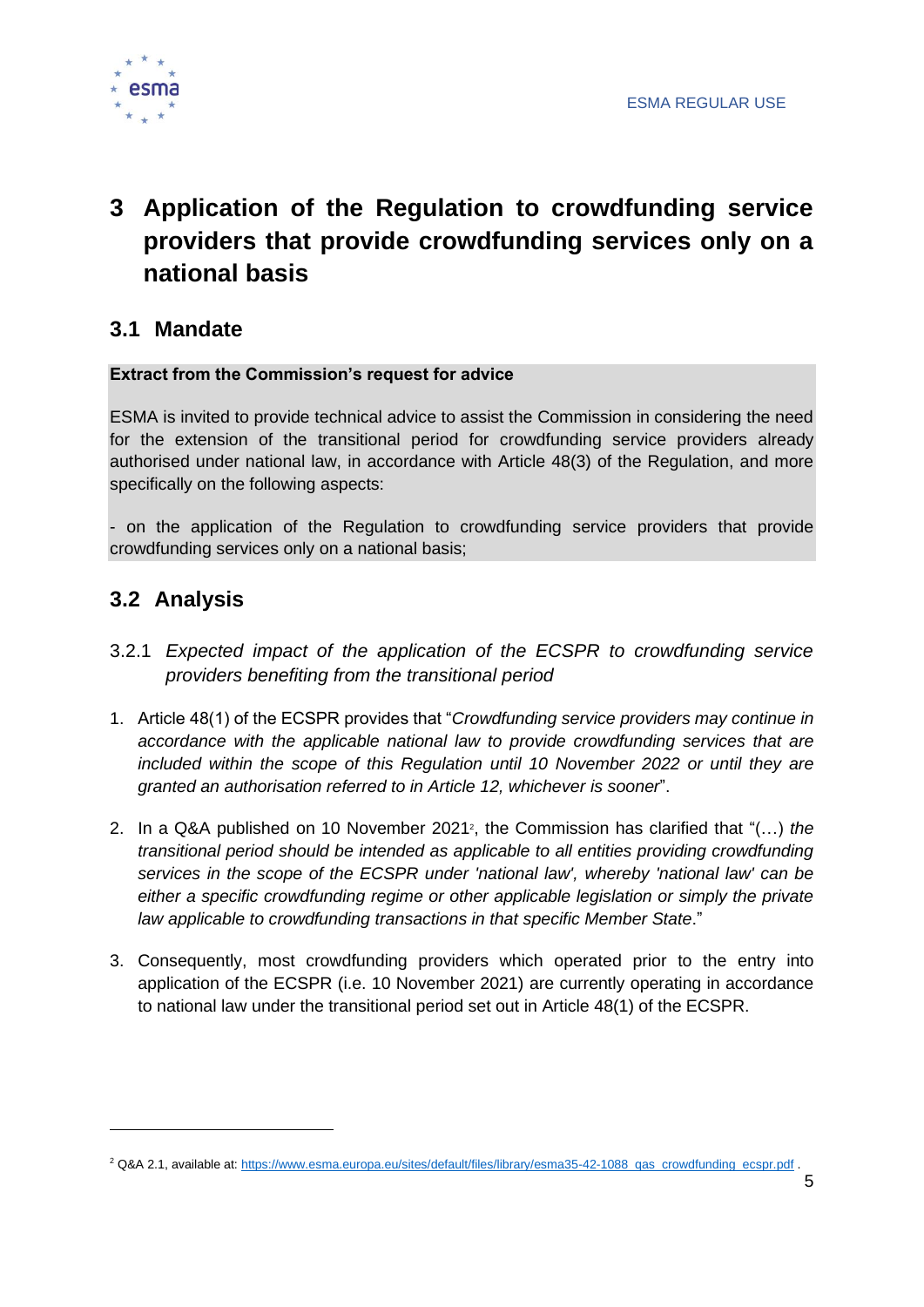

- 4. Based on the feedback received from NCAs, it appears that the transition from the relevant national laws to the framework of the ECSPR is expected to be burdensome for crowdfunding providers across the Union.
- 5. Indeed, out of 22 NCAs which provided feedback to ESMA, 13 indicated that there was no dedicated regime<sup>3</sup> in their Member State under national law. For crowdfunding providers established in these Member States stepping-up to the extensive set of requirements provided by the ECSPR will prove to be a substantial challenge.
- 6. NCAs of the remaining 9 Member States those which had a pre-existing dedicated regime specific to crowdfunding - all estimated that the adaptation to the ECSPR will nevertheless prove to be burdensome for crowdfunding providers<sup>4</sup>.
- 7. Some aspects of the regime set out by the ECSPR have been specifically pointed out as particularly difficult to implement in an existing organisation, e.g., requirements on KIIS, information to investors in relation to loan-based crowdfunding offers, conflicts of interest, safekeeping and payment services or entry knowledge test.
- 3.2.2 *Current status of the application of the ECSPR to crowdfunding service providers benefiting from the transitional period*
- 8. Based on data collected from NCAs, it appears that, as of 22 March 2022, no crowdfunding service provider had been authorised pursuant to the ECSPR<sup>5</sup>.
- 9. It also appears that, as of this date, only 15 crowdfunding platforms applied for authorisation pursuant to the ECSPR out of an estimated EU population of 271 platforms currently benefiting from the transitional period (i.e., 94.5 % of crowdfunding service providers in the Union had not applied for authorisation pursuant to the ECSPR as of that date). It must also be noted that in some Member States, the designation of the competent authority in charge of the authorisation process is still pending in some Member States or has been done quite recently.
- 10. This low level of applications for authorisation received is even more pronounced in some of the Member States with a significant crowdfunding providers population<sup>6</sup>.

<sup>&</sup>lt;sup>3</sup> I.e. a legislative act specific to crowdfunding some or all of the key organisational and investor protection aspects covered by the ECSPR

<sup>4</sup> 2 NCAs indicated that the adjustments needed would be moderately burdensome (some significant adjustments will be needed), 4 NCAs indicated that the adjustment would be burdensome (a number of significant adjustments will be needed) and 3 NCAs indicated that the adjustment would be very burdensome (a large number of significant adjustments will be needed).

<sup>5</sup> ESMA is aware that at least one authorisation pursuant to the ECSPR has been delivered in the Union after 22 March 2022.

<sup>6</sup> E.g. France (estimated population: 109 crowdfunding providers, 3 authorisation requests filed as of 22 March 2022) or Italy (estimated population of 54 crowdfunding providers and no authorisation request filed as of 22 March 2022).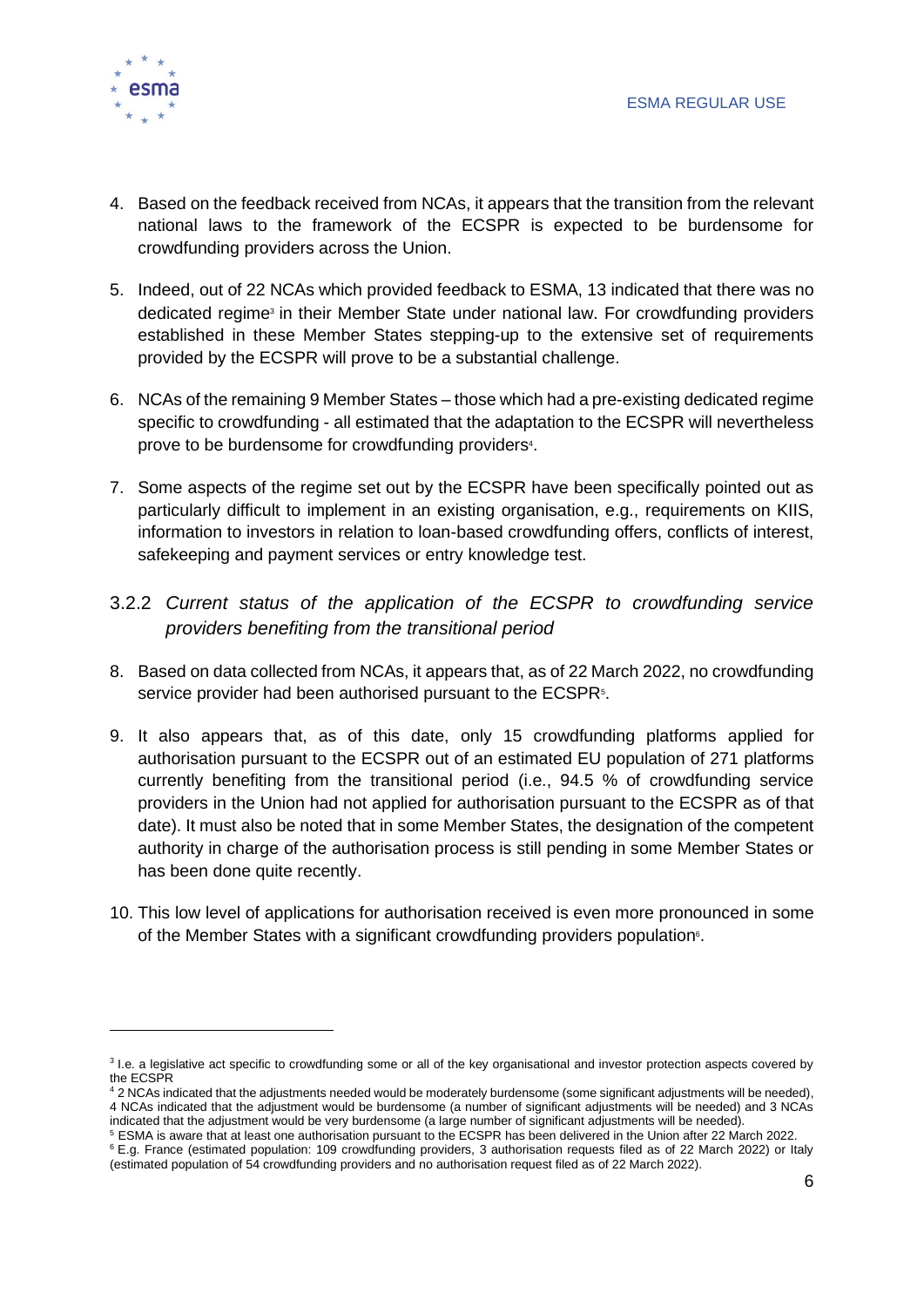

*Identified reasons of the delay of crowdfunding providers to request authorisation under the ECSPR*

- 11. While the situation of each crowdfunding provider might be different, it seems possible, based on feedback received from stakeholders, to identify the following set of reasons to explain the delay of crowdfunding providers of the Union to apply for an ECSPR authorisation:
	- (i) First and foremost, it appears that the adjustment from an, often, relatively lighter touch national framework to the full regime set out by the ECSPR represents a significant burden for crowdfunding providers and requires them to rearrange extensively their organisations, procedures and operations to comply with the ECSPR. Consequently, a large portion of crowdfunding providers in the Union are not yet prepared or ready to comply with the ECSPR. This reason emerged as the key one to explain the delay.
	- (ii) Second, the increase of operational costs associated with the compliance with the ECSPR is expected to reduce margins of providers and their profitability. Based on feedback received, the ECSPR is also making it more difficult for crowdfunding platforms to attract investors (especially retail investors) and the most attractive projects (notably due to the threshold of EUR 5 000 000 set out in point (c) Article 1(2) ECSPR). This led some providers (including large ones) to reconsider their business model.
	- (iii) Third, it seems that a number of crowdfunding providers and are still waiting for the Level 2 measures to be adopted to adjust with sufficient granularity their internal procedures before applying for authorisation with their NCA and, in addition, consider that a few issues in relation to the interpretation and application of the ECSPR would deserve further clarifications. While acknowledging that a number of Level 2 measures are available in their draft form, it appears that the costs associated with the redesign of governance and operational arrangements, have led a number of crowdfunding providers to delay the implementation of organisational changes needed to rely on an overall stable legal framework.
	- (iv) At last, it seems that financial uncertainties over the last 18 months due to the COVID-19 pandemic and the post-pandemic situation also played a role in the delay in applying for authorisation in accordance with the ECSPR.

#### *Potential consequences of the delay of crowdfunding providers to request authorisation under the ECSPR*

12. ESMA believes that the delay of the vast majority of crowdfunding providers to apply for authorisation under the ECSPR with their NCAs has the potential to trigger some negative consequences for the European crowdfunding market.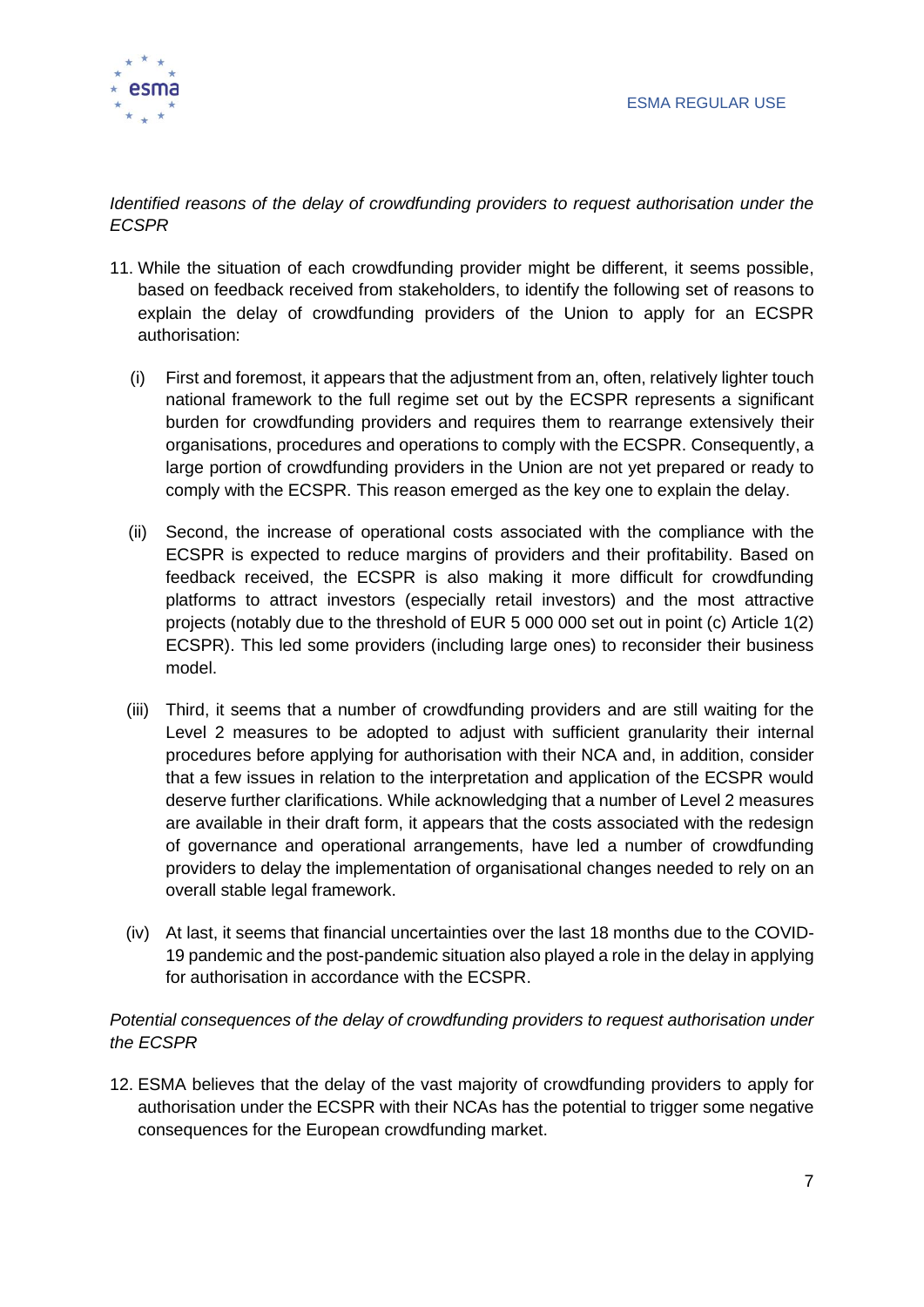

- 13. First, it is likely that many of the crowdfunding providers which have not applied yet will do so close to the end of the transitional period (i.e. towards the end of Q2/early Q3 of 2022). If this scenario materialises, NCAs will be faced with a high number of applications for authorisation. In some Member States this could represent several dozens of applications filed simultaneously. This sudden flow of applications would make it difficult for NCAs, and especially NCAs of Member States with a developed crowdfunding market, to deliver all requested authorisations prior to the end of the transitional period. (i.e., 10 November 2022). Indeed, out 21 NCAs which expressed a view on this issue, 16 have indicated that, in such scenario<sup>7</sup>, delivering an ECSPR authorisation to all remaining crowdfunding service providers in their Member State prior to 10 November 2022 would be challenging, very challenging or even impossible<sup>8</sup>. It must be noted that NCAs of Member States with a more active crowdfunding market all expressed concerns deeming the delivery of authorisation prior to 10 November 2022 between challenging and impossible.
- 14. As a consequence of the above, assuming that the transitional period is not extended, it seems likely that a (potentially significant) number of crowdfunding providers will be required to stop performing crowdfunding services (including launching new crowdfunding offers) after 10 November 2022.
- 15. This would have, *inter alia*, 2 consequences:
	- First, crowdfunding providers not authorised on time would need to stop charging fees to clients (investors and project owners) while continuing to bear their fixed operational costs. This situation may financially endanger some of these providers, sometimes in a significant way.
	- Second, on-going crowdfunding projects offered on platforms of crowdfunding service providers not authorised before 10 November 2022 will need to be immediately suspended. This may negatively impact the performance of investments in such offers, with potential detrimental effect for investors who invested their money in such offers.

<sup>7</sup> i.e., All remaining authorisation requests are indeed received by NCAs between the end of Q2 and early Q3.

<sup>&</sup>lt;sup>8</sup> Out of 21 NCAs, 5 considered that delivering authorisations to all crowdfunding providers by 10 November 2022 would be a straightforward process, 4 expects this to be challenging, 6 very challenging and 6 deemed it impossible.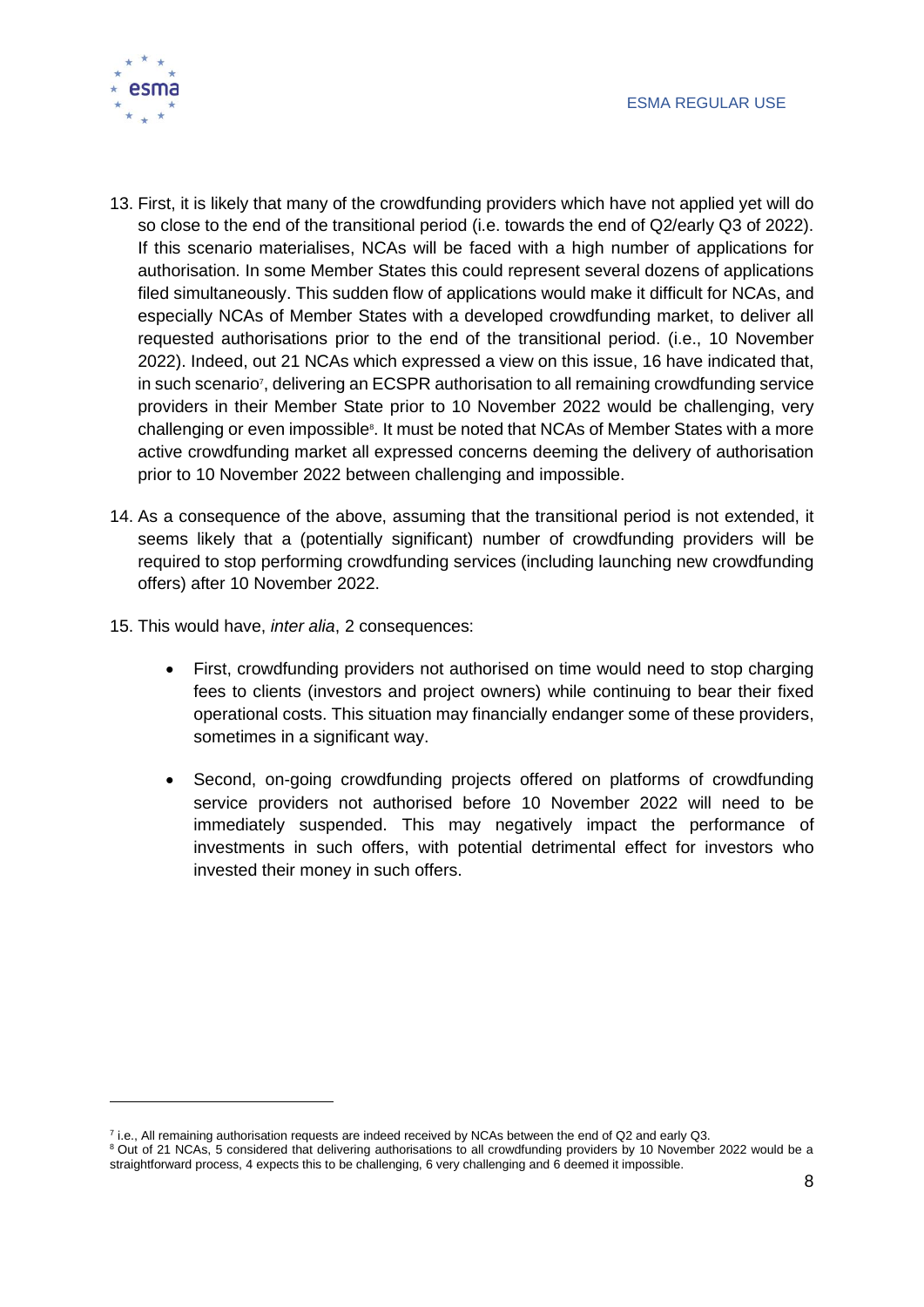

# **3.3 Technical advice**

ESMA suggests to the Commission to take in consideration that ensuring compliance with the ECSPR requires existing crowdfunding providers to implement significant changes to their current governance and operational arrangements.

ESMA also suggests to the Commission to carefully consider the impact for the European crowdfunding market of not extending the transitional period set out in Article 48(1) of the ECSPR.

The Commission is specifically invited to consider that, on the basis of input received from crowdfunding providers and NCAs, it appears very likely that a number of crowdfunding providers will not be authorised pursuant to the ECSPR before 10 November 2022 and that these providers will consequently need to put on hold their business activities while continuing to bear their fixed operating costs. The interruption of existing crowdfunding services may also affect investors, including non-sophisticated investors, which invested in crowdfunding projects offered on platforms of crowdfunding service providers benefiting from the transitional period.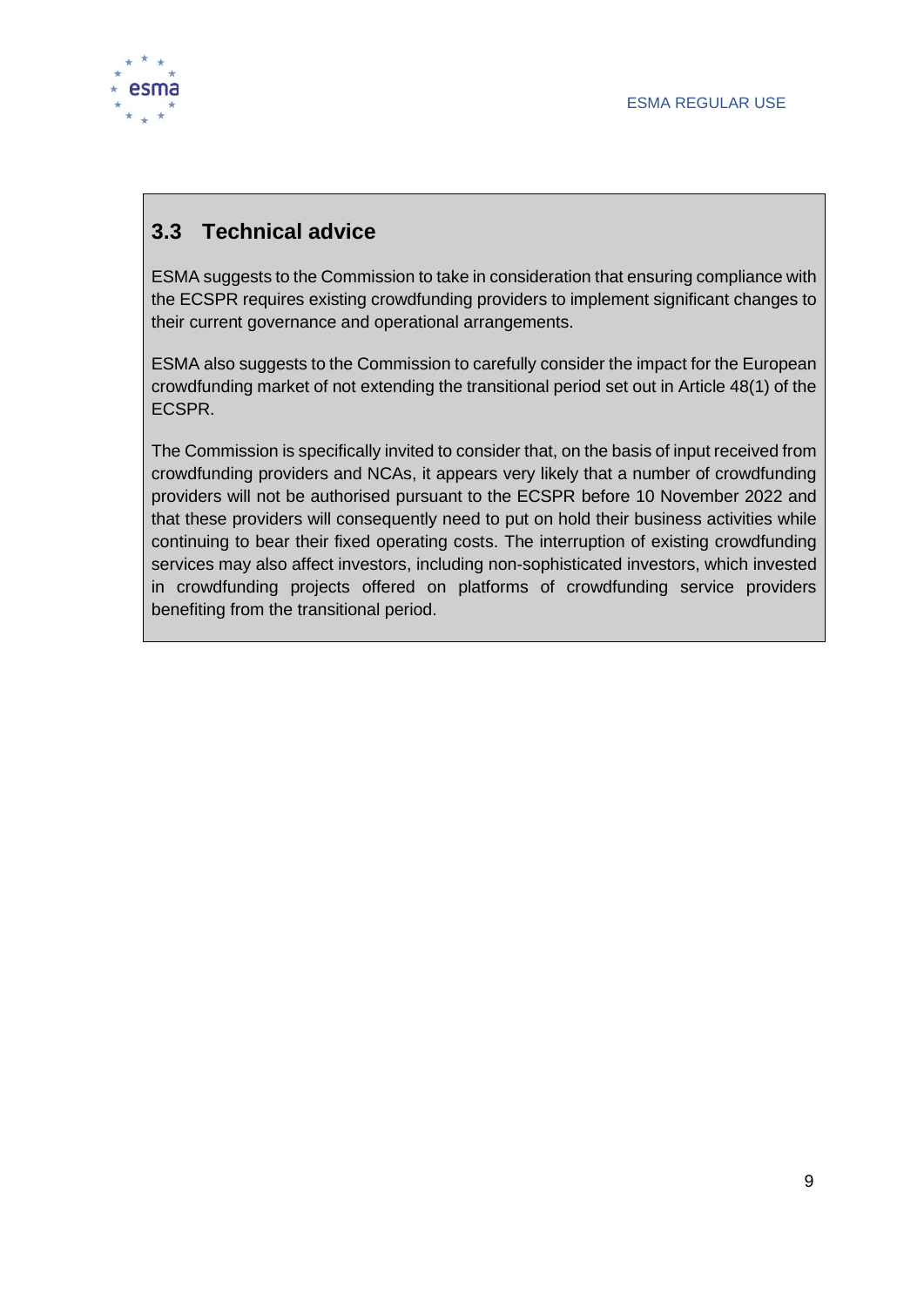

# <span id="page-9-0"></span>**4 Impact of the Regulation on the development of national crowdfunding markets**

## **4.1 Mandate**

#### **Extract from the Commission's request for advice**

ESMA is invited to provide technical advice to assist the Commission in considering the need for the extension of the transitional period for crowdfunding service providers already authorised under national law, in accordance with Article 48(3) of the Regulation, and more specifically on the following aspects:

- on the impact of the Regulation on the development of national crowdfunding markets

## **4.2 Analysis**

- 16. As indicated in Section 3, no authorisation pursuant to the ECSPR has been delivered as of 22 March 2022. ESMA is therefore not in a position to advise on the impact of the application of the ECSPR.
- 17. However, feedback received from some crowdfunding providers indicated that the necessary adjustments and uncertainties associated with upcoming application of the ECSPR had negatively impacted the crowdfunding market, notably by pushing a number of players to adopt an attentive approach or reconsider their business model.
- 18. From a consumer protection standpoint, it is anticipated that the end of the transitional period and the actual application across the Union of the requirements set out in the ECSPR will increase the level of protection offered to investors across the EU and even more so to non-sophisticated investors. One European consumer association noted that extending the transitional period has the potential to harm investors by prolonging a situation where diverging regimes (i.e. ECSPR and national laws) with diverging levels of protection for consumers coexist.

# **4.3 Technical advice**

Given that no crowdfunding provider has, to date, started operating with an ECSPR authorisation, ESMA is not in a position to advise the Commission on its actual application.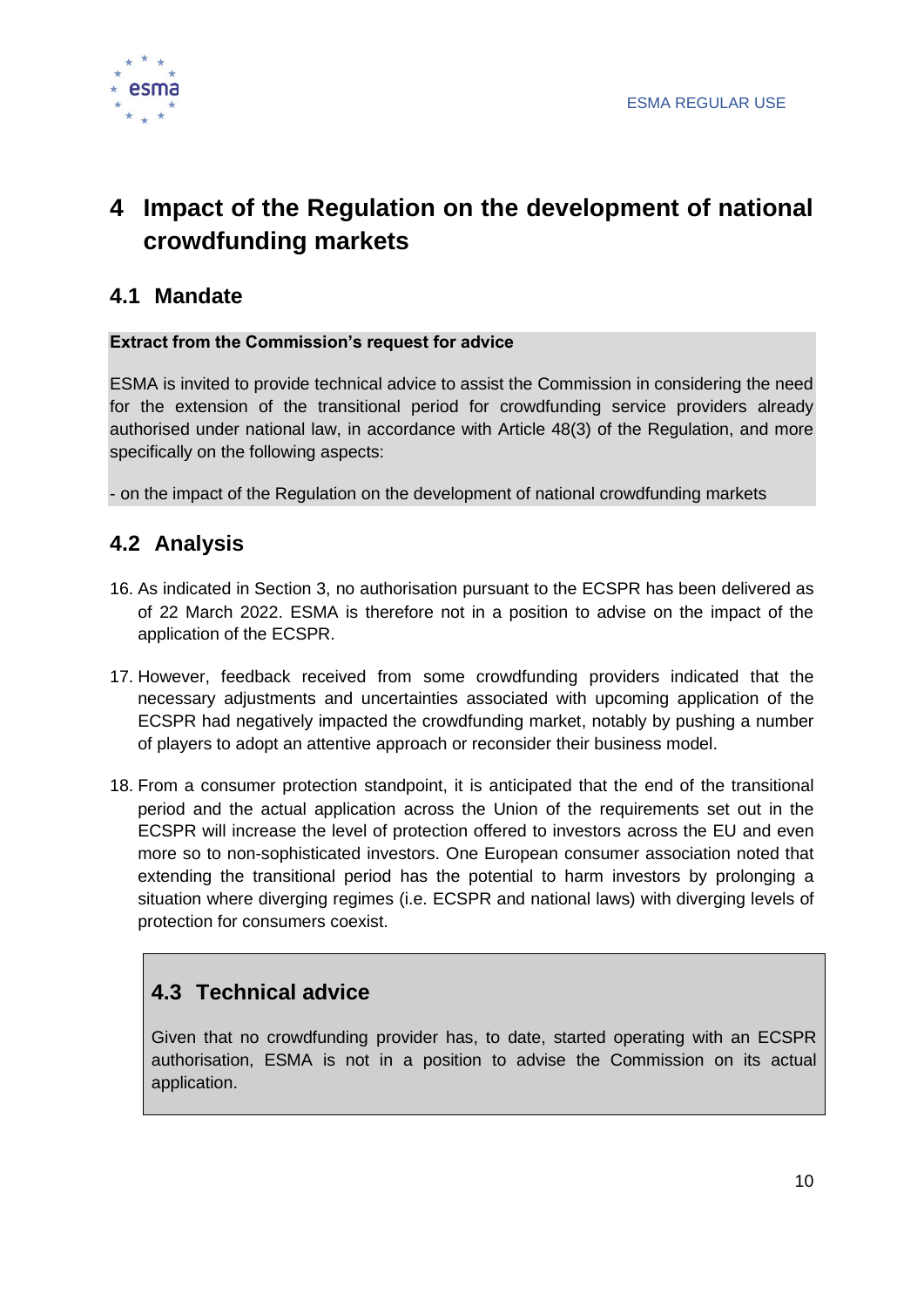

# <span id="page-10-0"></span>**5 Relevance of extending the transitional period**

## **5.1 Mandate**

#### **Extract from the Commission's request for advice**

ESMA is invited to provide technical advice to assist the Commission in considering the need for the extension of the transitional period for crowdfunding service providers already authorised under national law, in accordance with Article 48(3) of the Regulation, and more specifically on the following aspects:

- on the relevance of extending the transitional period

# **5.2 Analysis**

### 5.2.1 *Relevance of an extension from a consumer protection standpoint*

- 19. In light of the existing fragmented investor protection framework resulting from a diverse range of national legislations, and as confirmed by an EU-wide consumer association, the decision not to extend the transitional period would be better suited to ensure consumer protection. It is indeed rather in the interest of investors, and especially non-sophisticated investors, across the Union to benefit as soon as possible of a harmonised set of rules ensuring a high level of protection. Also, as indicated earlier, prolonging a situation where diverging regimes (i.e. ECSPR and national laws) with diverging levels of protection for consumers coexist has a potential to be detrimental to the overall level of investor protection in the Union.
- 20. On this important issue, it is worth noting that the vast majority of crowdfunding providers currently benefiting of the transitional period have their registered office in Member States where a dedicated regime on crowdfunding offering some level of protection to investors is nevertheless in place<sup>9</sup>.

### 5.2.2 *Relevance of an extension from a crowdfunding market standpoint*

21. Based on feedback received from stakeholders, it appears that a significant number of crowdfunding providers are not yet ready to operate in compliance with the ECSPR due to the reasons detailed in Section 3.2.3. Extending the transitional period would give crowdfunding providers additional time to prepare. However, such extension should in no

<sup>9</sup> Based on information provided by NCAs, the following 9 Member States have a dedicated regime for crowdfunding AT, BE, DE, EL, ES, FI, FR, IT, NL. In accordance with NCAs' data, there are 234 crowdfunding providers in these 9 Members States out of 271 providers overall in the 22 Member States.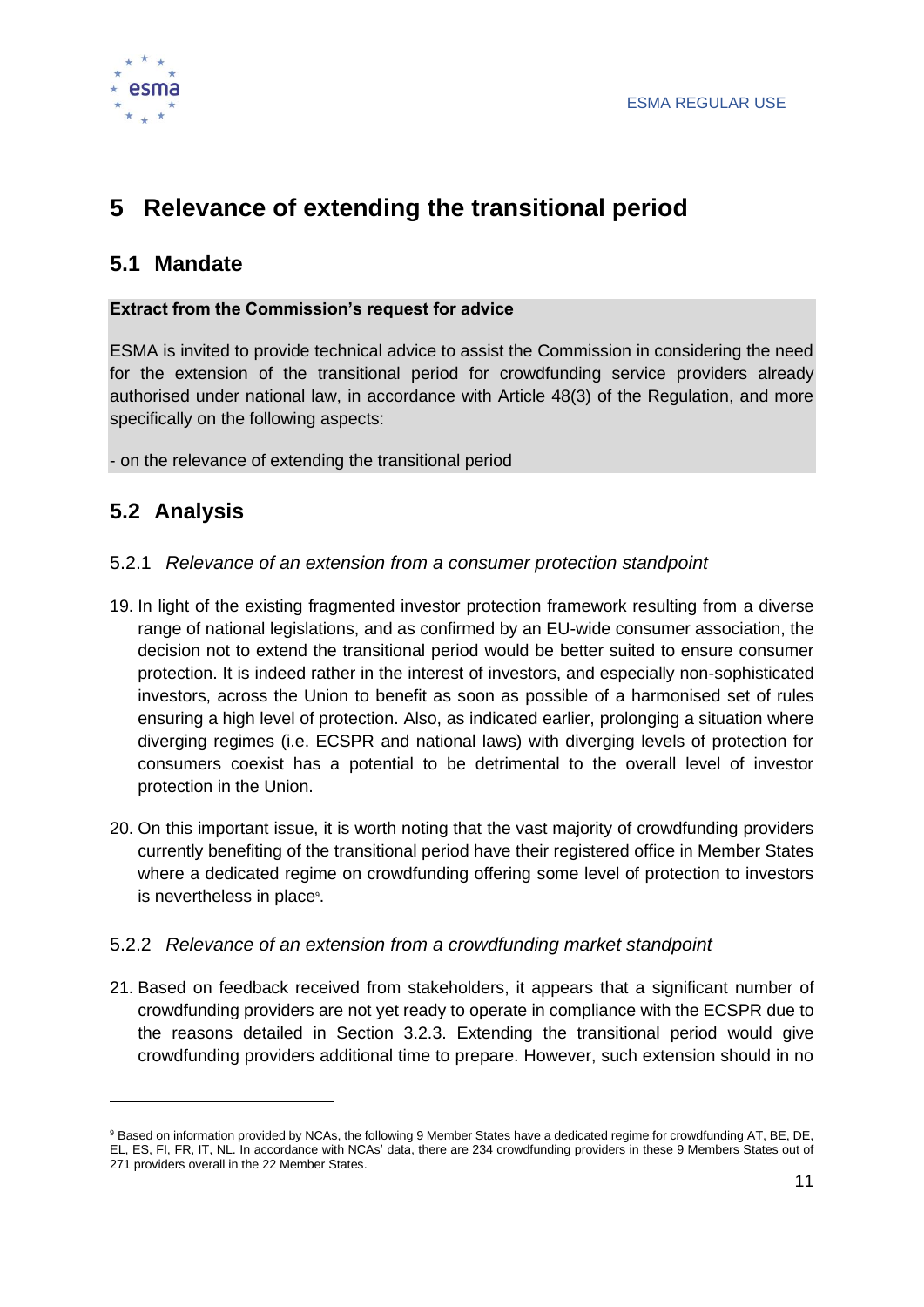way be a mean for crowdfunding providers to pursue an attentive approach but rather a mean to push them to transition as soon as possible to the ECSPR.

- 22. Furthermore, as indicated in Section 3, the very low number of applications for authorisation received from crowdfunding providers currently performing crowdfunding services under national law is concerning (i.e., 15 in total in the 22 Member States which provided data to ESMA, out of an estimated population in these same 22 Member States of 271 crowdfunding providers).
- 23. There exists a tangible risk that a number of NCAs, and notably those of Member States with the largest population of crowdfunding providers, will not be able to approve the application of a number of crowdfunding providers prior to 10 November 2022. As already discussed, the financial consequences for those providers of a suspension of their business could be severe and could impact negatively the concerned national markets.

#### 5.2.3 *Views of NCAs on a potential extension*

- 24. Out of 18 NCAs which expressed a view on this topic<sup>10</sup>, 6 NCAs indicated that they consider that an extension of the transitional period is not desirable and 12 NCAs expressed the view that such extension is desirable.
- 25. The 10 NCAs which deem an extension desirable are from Member States representing almost 84% (227 firms out of 271) of the crowdfunding providers population in the Union.

<sup>&</sup>lt;sup>10</sup> NCAs from 4 Member States did not express view on the relevance of an extension of the transitional period.